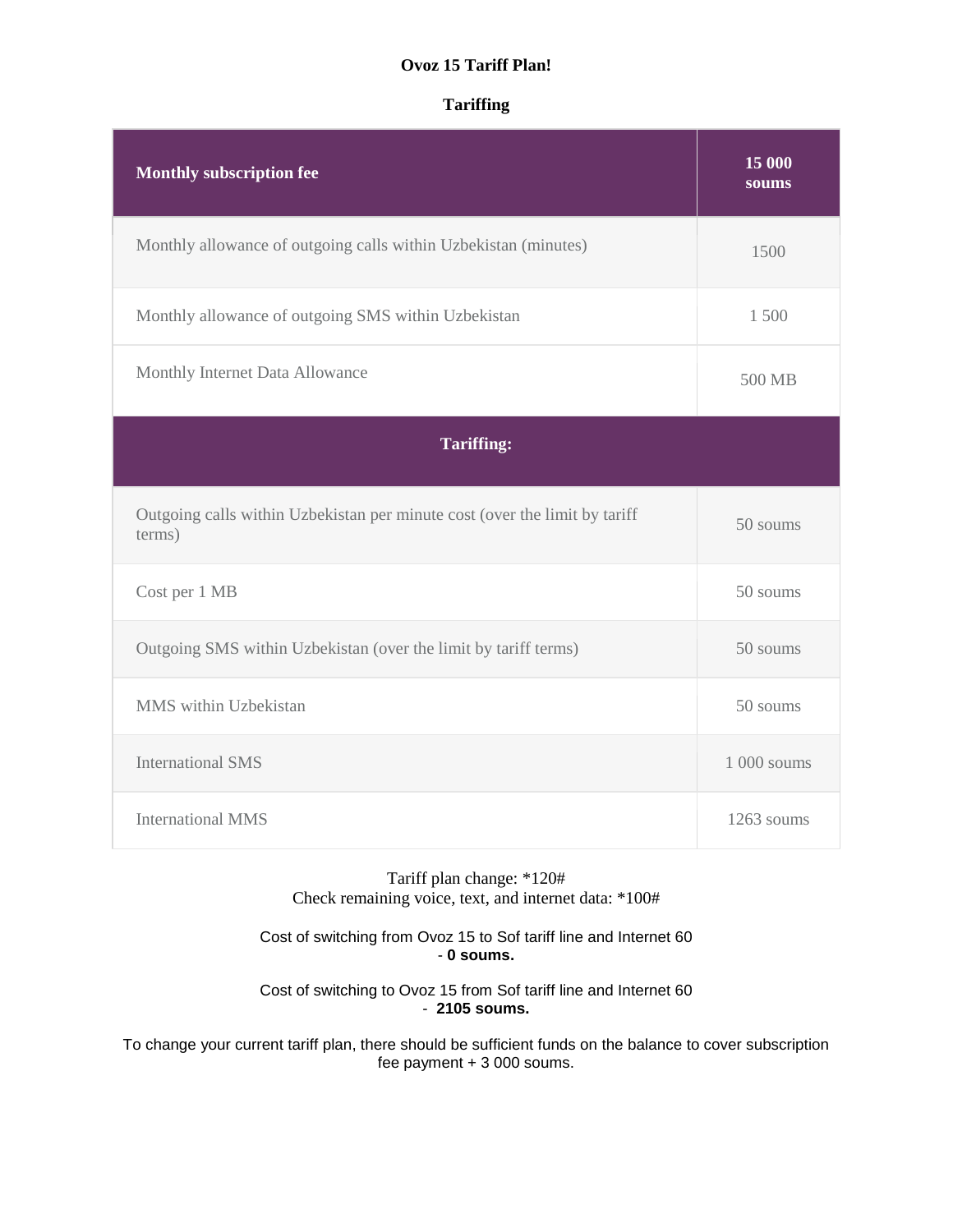#### *Attention***!**

Smartphones consume internet data by default within background services including: system updates, application updates, data synchronization of widgets (weather, calendar, etc.) and social networks, as well

as analytics services (Google, Google-analytics.com, Googletagmanager.com, Gstatic.com, Stats.g.doubleclick.net). Internet data usage within these services is billed in accordance with the cost of

Ucell Internet under the terms of selected tariff plan or activated internet data package.

### **Tariff Plan Terms**

**1.** Tariff plan is available for new subscriptions and swaps (USSD \*120#) for Prepaid system subscribers. **2.** Monthly subscription fee charge and allowances assignment terms:

- Date of monthly subscription fee charge (in a monthly period) is the date of subscription / tariff change to Ovoz 15 tariff plan.

- In case of sufficient funds on the balance, tariff fee charges and allowances will be assigned in full (for new subscriptions).

- In case of insufficient funds amount / a negative balance to cover monthly tariff fee amount - the deduction (fee payment) does not occur, allowances (voice, text, data) by tariff plan terms will not be assigned and tariff fee will not be charged to the debt.

- In case of negative balance or insufficient funds to cover monthly subscription fee, monthly fee (fee deduction) will not be charged and voice, text, internet data allowances within tariff plan will not be assigned, subscriber's balance will not be charged to the debt.

- Subscription fee charges once per month from the date of successful monthly fee charge within tariff plan terms. The date of next monthly subscription fee charge is the date of previous successful tariff fee charge.

- Monthly subscription fee charges and monthly voice, text, internet data allowances within tariff occur from 00:00 to 08:00 (time of charge is not fixed). It should be sufficient amount of funds on the balance for full successful charge of monthly tariff fee.

- In case of a negative balance or insufficient funds to cover monthly tariff fee, subscriber's mobile number will be moved to "blocked" status. The subscription fee will not be charged until top up till sufficient amount.

- Monthly subscription fee will be charged immediately when the subscriber's balance is replenished with sufficient amount of funds for subscription fee charge. In case of successful tariff fee charge, the mobile number moves to 'Active' status and tariff monthly allowances will be assigned in full. Next to this, tariff fee will be charged basing on new monthly cycle within the 1 month interval from the date of last successful tariff fee charge.

**3.** Monthly voice, text, internet data allowances by tariff terms will be assigned only after successful monthly tariff fee charge in current period. Monthly allowances assign for one month from date of charge. Remaining monthly allowances will be transferred to the next month if tariff fee is paid in time.

Transferred allowances from previous period are available till the end of the next month' period. - If tariff fee is not charged in time within billing period, remaining allowances from previous period will not be transferred to the new month period.

- To avoid misunderstandings, please, be sure of sufficient amount top up to cover monthly tariff fee and check the allowances assignment by tariff terms using the USSD request (\*100#).

- Within 'block' status, remaining allowances under the terms of monthly internet data packages are available to subscriber until their expiration date.

- When monthly allowances within tariff plan are over, calls and SMS will be charged according to the costs listed under the terms of the tariff plan (Tariffing).

- When monthly internet data allowance within tariff plan terms is over and there is no extra activated internet data package, access to Internet will be postponed. Subscriber receives SMS with a link to Internet access recovery. To recover an access, please choose the one of the following options:

- **Activate Restart service;**
- **Activate an internet package;**

**• Continue using mobile internet by the cost of 1MB over tariff terms allowances\***